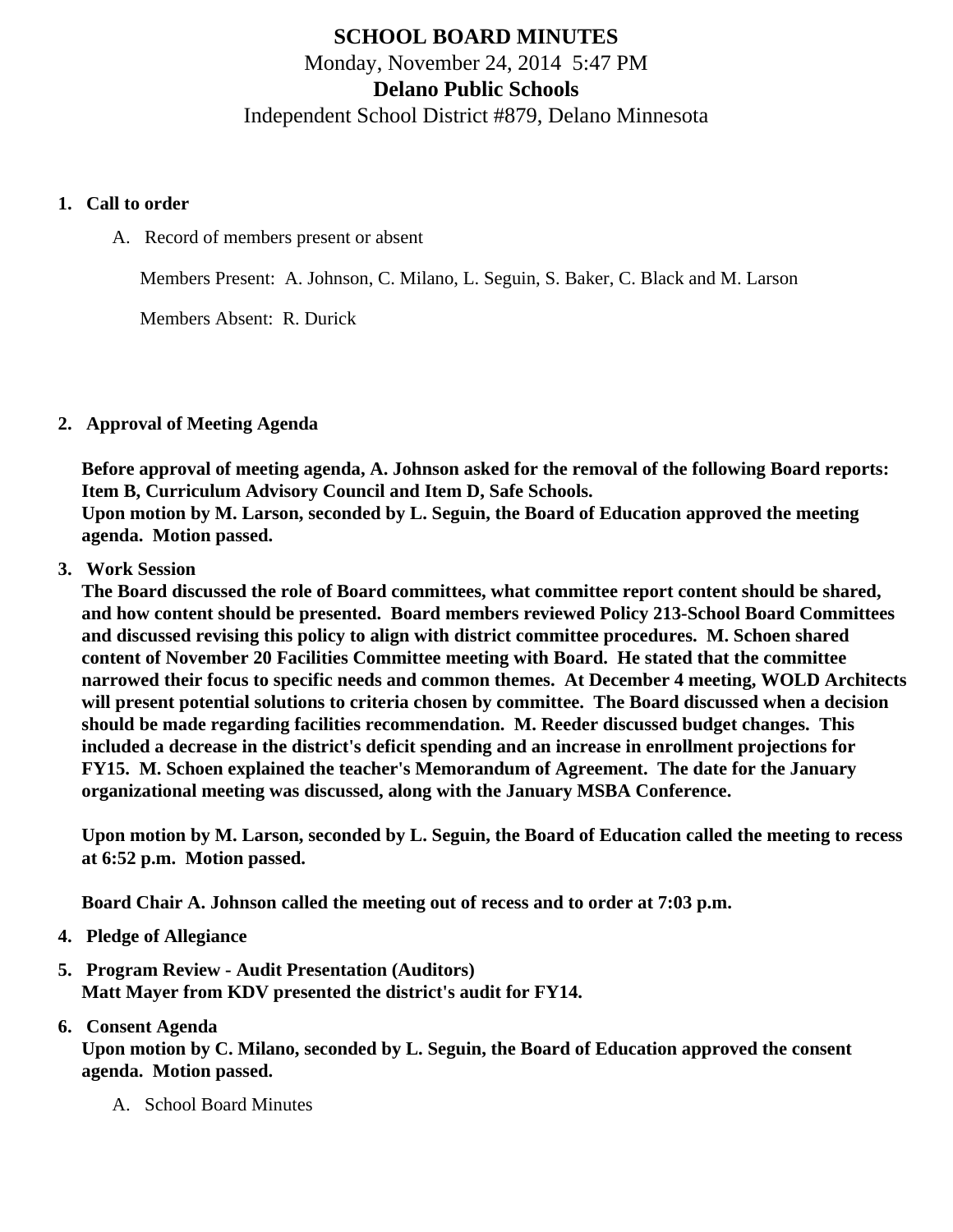- 1. [October 27, 201](/docs/district/District_Forms/School_Board_Minutes_October_27,_2014_FINAL.pdf)4
- 2. [November 10, 201](/docs/district/District_Forms/Special_Meeting_Notice_Canvass_-_November_10.pdf)4
- 3. [November 13, 201](/docs/district/District_Forms/Special_Meeting_Notice_Facilties_Committee-November_13.pdf)4
- B. Financial Affairs
	- 1. [Current Budget Status with Year-to-Date Adjustm](/docs/district/Business_Office/Budget_Report_Nov_14.pdf)ents
	- 2. [Investment Transactio](/docs/district/Business_Office/Investment_schedule_14-15.pdf )ns
	- 3. [Wire Transfer](/docs/district/Business_Office/Wire_Transfer.pdf )s
	- 4. [Minnesota Liquid Asset Fun](/docs/district/Business_Office/Liquid_Asset_Fund_FY15.pdf  )d
	- 5. [Cash Repo](/docs/district/Business_Office/Cash_Report.pdf )rt
	- 6. [Revenue Report by Fu](/docs/district/Business_Office/SCHOOL_BOARD_REPORTS_-_REVENUE_BY_FUND_TOTAL__(Date__6_2015).pdf)nd
	- 7. [Expense Report by Fu](/docs/district/Business_Office/SCHOOL_BOARD_REPORTS_-_EXP_BY_FUND_TOTAL__(Date__6_2015).pdf)nd
	- 8. [Expense Report by Progra](/docs/district/Business_Office/SCHOOL_BOARD_REPORTS_-_EXPENDITURES_BY_PROGRAM__(Date__6_2015).pdf)m
	- 9. [Expense Report by Obje](/docs/district/Business_Office/SCHOOL_BOARD_REPORTS_-_EXPENDITURES_BY_OBJECT__(Date__6_2015).pdf)ct
	- 10. [List of Bills Presented for Payme](/docs/district/Business_Office/Detail_of_Bills_Paid.pdf)nt
- 7. [Resolution for Acceptance of Gifts](/docs/district/Business_Office/Resolution_for_Acceptance_of_Gifts_11.24.14.pdf) Upon motion by A. Johnson, seconded by L. Seguin, the Board of Education approved the Resolution for the Acceptance of Gifts. Motion passed.
- 8. [Personnel Matters:](/docs/district/HR/November_24,_2014_Personnel_Items.pdf) Upon motion by M. Larson, seconded by C. Milano, the Board of Education approved the Personnel Matters. Motion passed.
- 9. Public Comment: School patrons are given the opportunity to address the school board regarding items that are not on the agenda. All patrons will be asked to state their name and address for the record.
- 10. Administrative Reports
	- A. Superintendent

Superintendent Schoen reported on past Facilities Committee meetings. He stated that the first meetings were informational and the last two meetings concentrated on priorities and forming a consensus on priorities so the committee can move towards a recommendation for the School Board. Superintendent Schoen added that the recommendation will be presented to the Board on Decemb 15.

- B. Principals:
	- 1. Ms. Klinkner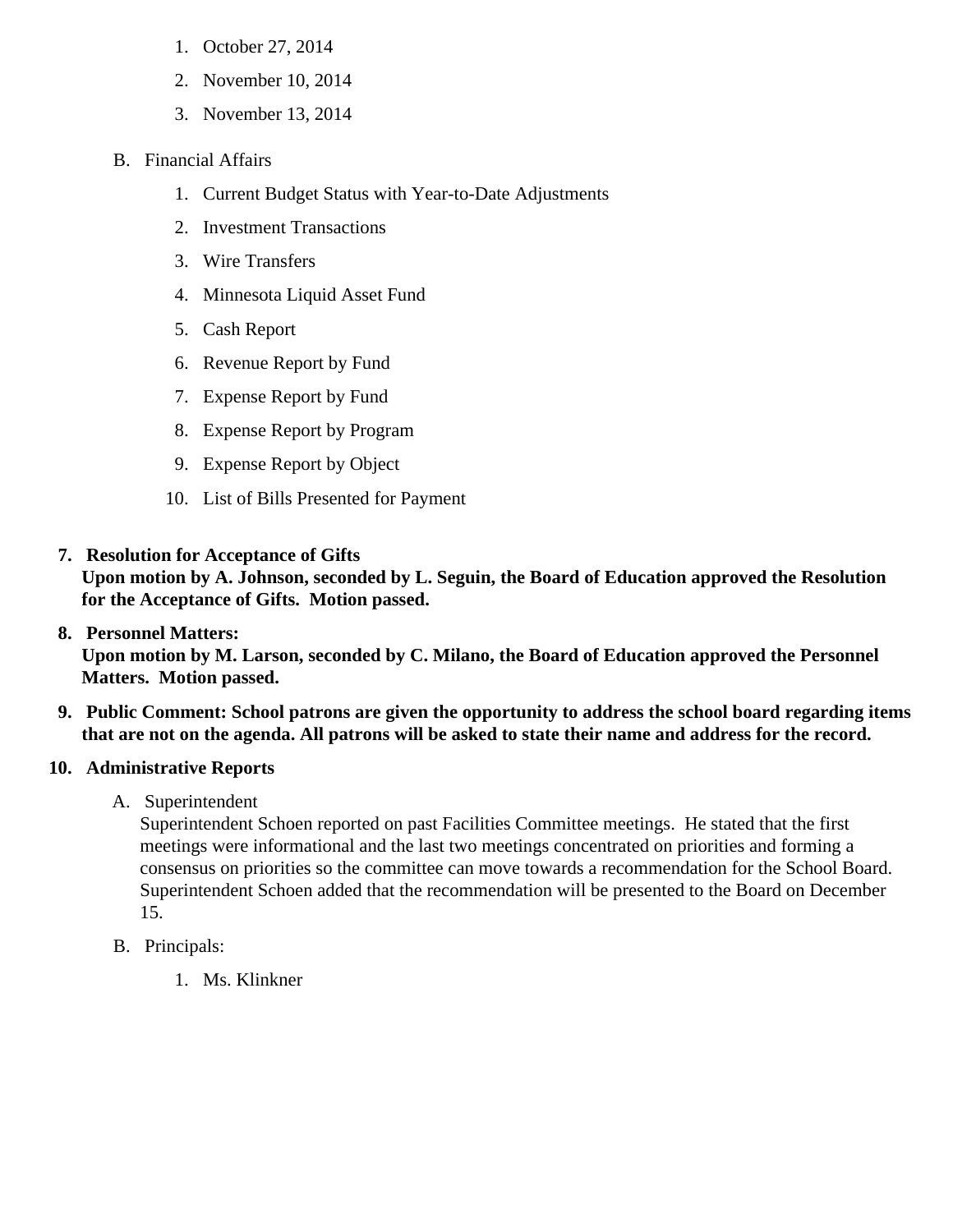Ms. Klinkner reported that the middle school student council has been making a positive impact on the school and community through their current activities. She added that the Veteran's Day program was successful and was a positive influence on middle school students and commended the Patriot Pen Award recipients. R. Klinkner reported that during the November Teacher Workshop Day, staff worked on Curriculum Mapping. Parent/teacher conferences were also held that day. R. Klinkner reported that the EXPLORE test was taken by all 8th graders at DMS. She shared that band and choir concerts will be held in December, along with the all-school Global Service Project. In conclusion, she expressed that five new students joined Delano Middle School this month.

2. Dr. Heil

Dr. Heil reported that the incident at the high school helped staff test protocols that were in place for emergency situations. He added that through this process, communication and training for front office staff has been updated and improved. He shared that 8th graders took the EXPLORE test and 10th graders took the PLAN test. EXPLORE and PLAN tests are tests taken to fulfill graduation requirements. S. Heil added that parent meetings explaining the EXPLORE and PLAN tests will take place in January 2015. These meetings will help parents interpret test results and plan for registration for the coming school year. He stated the Veteran's Day was well received and the program recognized more students than past years. He shared that \$545.00 was raised on Red, White and Blue Jeans Day and this money will be donated to the American Legion Post 877. In addition, a Veteran's Wall, located in the Tiger Activity Center, was dedicated for pictures of DHS graduates who are currently serving. He also shared that name plates have been placed on the donated seats in the auditorium.

3. Mr. Schuler

Mr. Schuler reported that each grade participated in an activity to recognize and learn about Veteran's Day. He added that students were given the chance to donate a dollar for veterans in exchange for wearing their pajamas. D. Schuler added that students are also involved in a Cell Phones for Soldiers drive. He shared that he and C. Lahr participated in a Bullying Awareness program for all K-4 students and talked about all aspects of bullying with the students. D. Schuler added that the staff tracks how much bullying and what type of bullying takes place at the elementary school, and they analyze the data to help reduce bullying. To assist in prevention efforts, CLIMB Theatre and PACER are coming to the elementary school to give presentations on bullying. D. Schuler commended 2nd grade teacher/administrative intern Jake Pedersen on the parent pick-up procedure implementation and improvement throughout the year. He added that Movember is taking place this month and all students can donate one dollar for a fake mustache. All donations will go to support prostate cancer awareness.

#### C. Activities Administrator

Mr. Lindquist reported on fall activity highlights. He shared that there were 141 boys grades 9-12 and 141 girls grades 9-12 who participated in fall activities, 469 participants in the middle school, and 50 in the high school play. M. Lindquist added that two boys participated in the state boys cross country meet and five girl swimmers swam in the state girls swim meet, with Jordyn Wenzel winning the 500 freestyle to become Delano's first swimming state champion. He updated the Board on winter activities and stated that Science Olympiad, Robotics and Math Team are underway as well. He added that tryouts for the One Act Play are taking place, along with music concerts that will be followed by music contests in the spring. M. Lindquist stated that he has worked with all coaches on ways to improve. He also reviewed MSHSL bylaws and concussion training. He added that the proceeds from a basketball tournament held in Delano in the spring supports coaching initiatives for the district. Students participated in a fall activities survey to determine if there were any school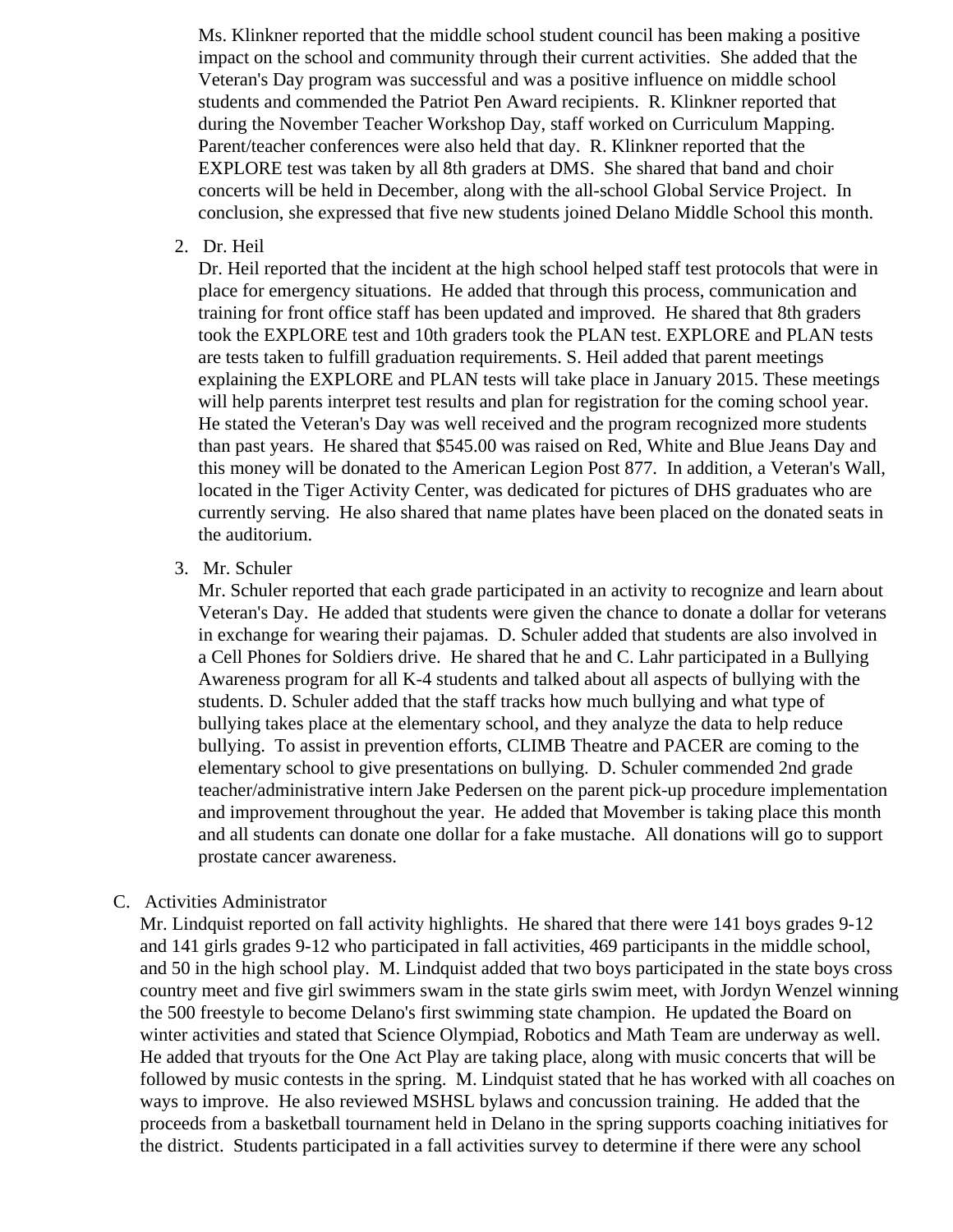activities wanted by students that were not being offered. The only ones identified were downhill ar cross country skiing. M. Lindquist will present an overview of the activities program at the January school board meeting.

D. Business Manager

Ms. Reeder reported that the FY15 budget shows \$245,000 in deficit spending compared to the projected \$715,000. She added that the Truth in Taxation meeting will be held on Monday, December 15 at City Hall.

E. Community Education Director

Ms. Johnson reported that Old Fashioned Christmas will be held on Saturday, December 6, in downtown Delano. She added that Santa will also visit ECFE classes in December. Ms. Johnson stated that the first round of Minnesota Reading Corp assessments have been completed and they have identified students that need interventions. She added that HoliDaze is offering tickets through Community Education. Ms. Johnson shared that Destination ImagiNation has 15 teams this year and 8 of those are middle school teams. She added that WE Day was a success, CE is reviewing YAR membership applications and SRO Grant Eldred did a presentation to SHARP students on safe wire driving. Ms. Johnson also shared that the gymnastics floor exercise mat was cleaned, coaches are attending clinics to improve their coaching techniques and CE is researching online coaching certification. She added that the gymnastics team had their first meet and their second meet will be held in Delano on Saturday, December 6.

# 11. Student Board Representatives Report

A. [Abbey Hutchins and Thomas Gro](/docs/district/2014_15/School_Board_monthly_Topics_and_Questions.pdf)ver

A. Hutchins reported that the 6th and 8th grade ALA students took a field trip to the Minneapolis Central Library to work on their History Day projects. Sixth graders also went to the History Museum. A. Hutchins shared that DHS students attended WE Day, which is a celebration promoting volunteer work and helping the community. She added that tickets to this event are earned through volunteer work. She added that members of the girls' swim team are happy with their first year as Delano team. T. Grover expressed that DES students loved the Sock Hop and Monster Mash. He added that bullying awareness at DES is helping to create a sense of community among students. Student representatives initiated the first questions to be asked to students by student representations. and answers will be reported to the Board to give them a pulse on the Delano student body. A. Hutchins shared that the first question asked of students at each school was how well teachers prepared them for their next level of education. High school students feel that much of the materia they are taught in high school is not applicable to their future. Students expressed a need for perse finance and feel it should be mandatory. Middle school students felt they forgot some information over the summer, but with a review of the material, they were prepared for the next year. Elementary 4th graders stated that they were excited and prepared for their move to 5th grade and a new scho next year. M. Schoen reiterated that school representatives are on the Board to share students' perspectives about what is happening in and around school and to share what students are thinking and feeling about school in general.

- 12. Board Reports
	- A. MAWSECO

A. Johnson attended two MAWSECO meetings. She shared that the first meeting was an overview of the FY14 audit. The second meeting was about programming and a future facility for MAWSECO. A. Johnson added that there was also a joint meeting with area superintendents. The discussed programming, enrollment and the formula share for each district. M. Schoen expressed that the share of Delano students being serviced by MAWSECO is 19%. A. Johnson added that renovations to the building where MAWSECO is housed will begin in the spring of 2015, and move